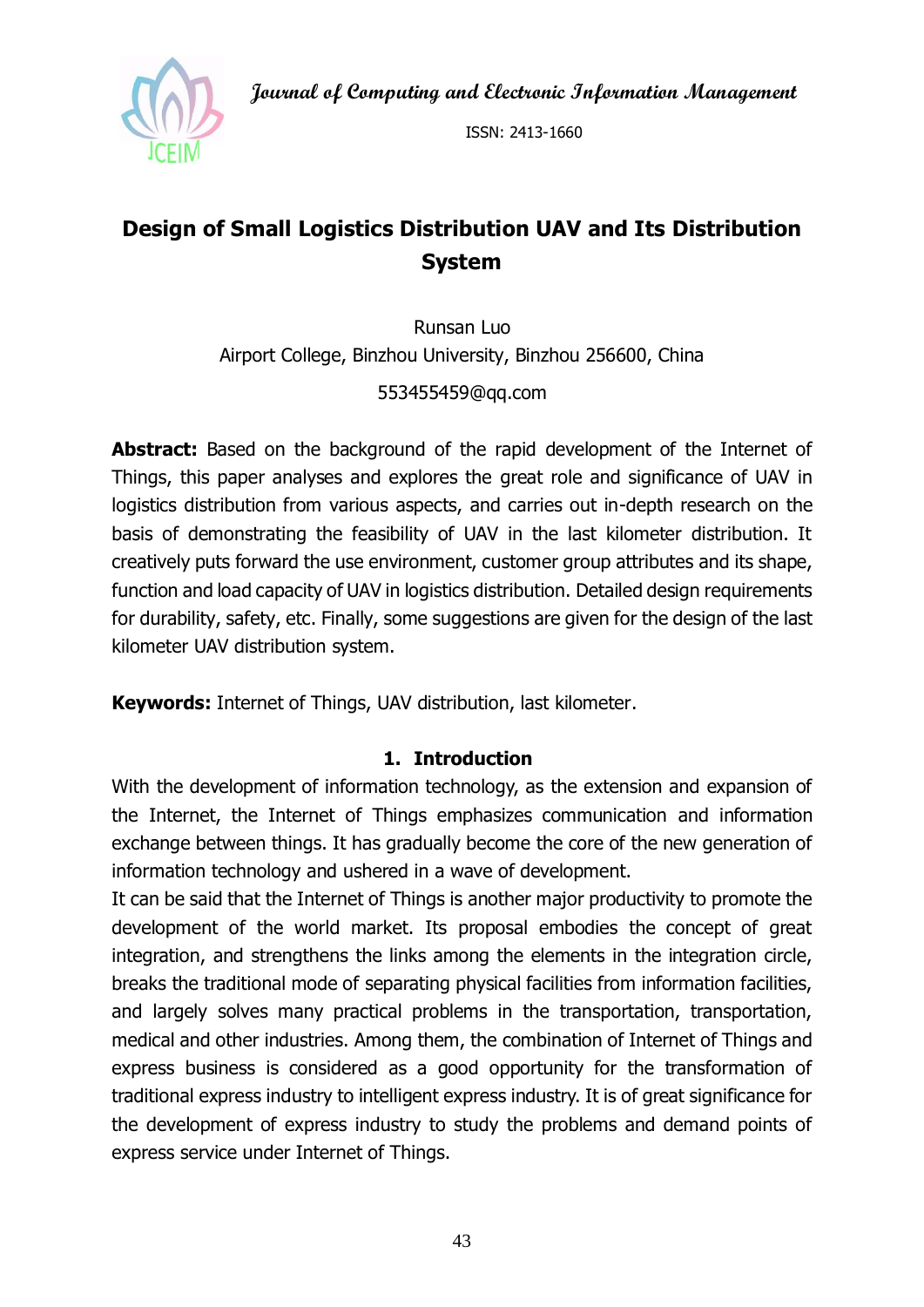## **2. Overview of Design Ideas**

(1)Background Internet of Things (IOT) for logistics UAV refers to a network that intelligently identifies, locates, tracks, monitors and manages any object through radio frequency identification, infrared sensors, laser scanners and global positioning system (GPS) and links it to the Internet for information exchange and communication in accordance with the agreed agreements. The rapid development of Internet of Things has gradually laid a solid foundation for the development of express industry. It can be said that the Internet of Things and express service have been integrated into all aspects of public life, and gradually become the basic elements of modern production and circulation, there is a huge space for coordinated development in the future. Therefore, increasing the integration of the Internet of Things and express delivery industry and promoting the development of intelligent logistics will play a great role in promoting China' s economic and social development and industrial upgrading and transformation.

(2) Necessity and application scenarios

Unmanned aerial vehicle (UAV) aerial photography and performance are common, but these applications are only the tip of the iceberg. It is also widely used in crop protection, power inspection, geographic mapping, search and rescue and logistics, especially in the logistics industry, which has broad prospects. China& apos;s logistics industry has a huge volume and a large space for improvement. The in-depth development of mobile e-commerce, mobile payment, unbounded retail and the change of people& apos;s consumption habits objectively put forward higher requirements for the service level of logistics.

UAV logistics emerges at the historic moment and is a model of combining advanced technology with market demand. As early as 2013, the concept of UAV logistics was introduced to the public by Amazon, the American business giant. Shunfeng, the Chinese express giant, was also one of the earliest companies to lay out UAV logistics. Advanced enterprises often have a forward-looking strategic vision, with the courage to try first, through innovative technology and services to maintain the industry& apos;s leading, in their own success at the same time, but also to make outstanding contributions to human society. In short, UAV logistics is to carry out logistics activities with UAV as the main tool, or to achieve key tasks with UAV in logistics activities. Its scope includes UAV express delivery (terminal distribution), regional UAV transportation, and inventory and warehousing management with UAV.

### **3. Selection of Fixed Wing and Rotor**

3.1 Characteristics of Fixed Wing UAV

Long take-off distance makes it difficult to find a suitable take-off and landing place in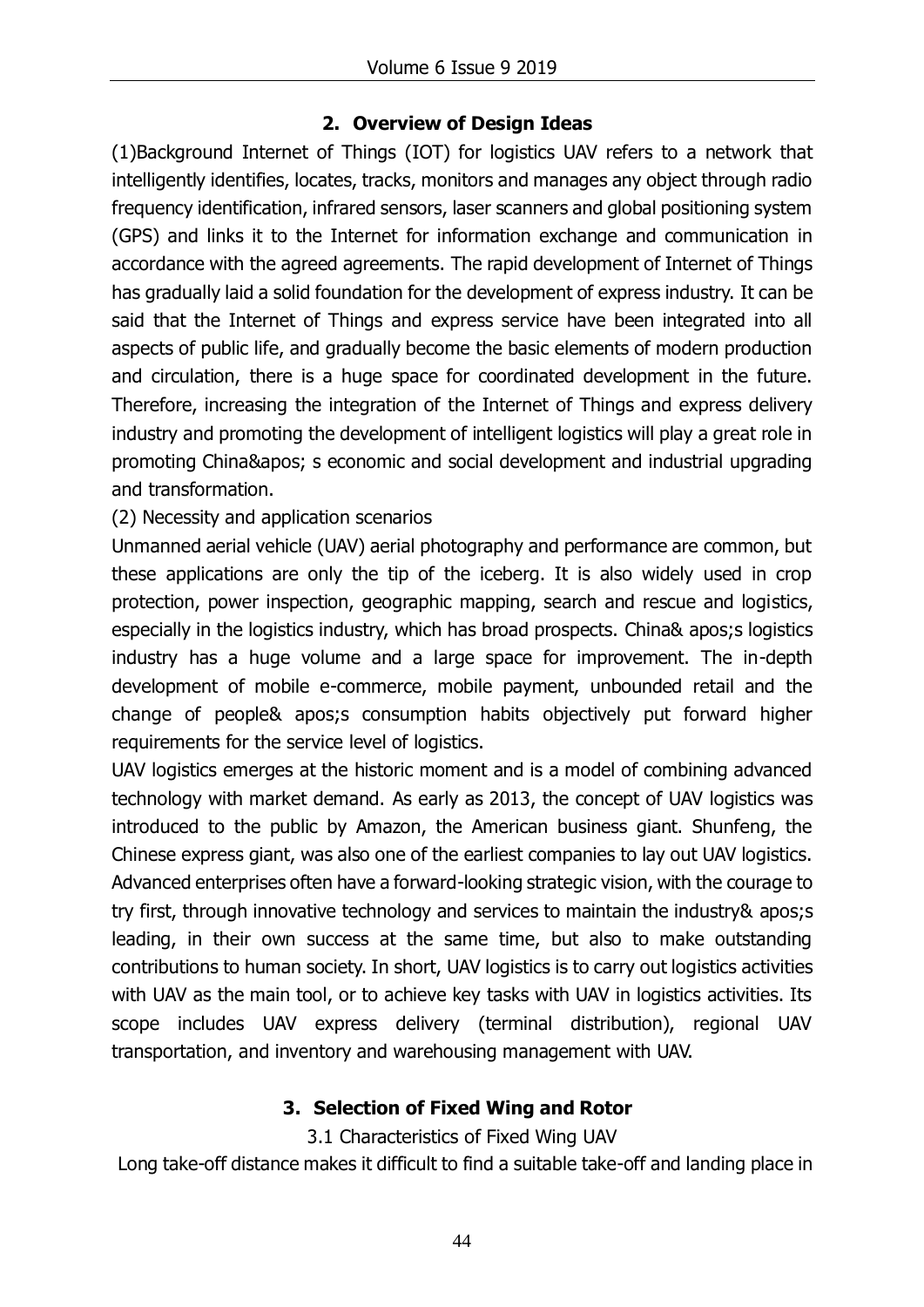the city. There is a minimum speed limit when flying. It is not suitable for flying in complex urban buildings. It has a narrow space for carrying, and it is not suitable for taking-out transportation.

# 3.2 Characteristics of Multi-Rotor UAV

Unmanned aerial vehicles (UAVs) have poor endurance, long battery charging time, poor weather resistance and can not be dispatched in harsh weather. There is no special place for express delivery in existing UAVs. They are easy to dump when transporting goods, and are prone to heat or super-cooling during transportation.

The structure of UAV is composed of ground system and air system. The ground system includes ground control system, charging power supply, and air system includes UAV body, actuator, sensor and so on.

Compared with traditional oil-driven UAV, electric-driven UAV has less vibration, less pollution and stable flight process. It is suitable for various flight modes and various flight environments. Electric and oil-driven UAV has fast start-up speed and easy maintenance of generators and engines.

# **4. Power matching**

According to the relationship between thrust and velocity, the power of UAV at constant speed is as follows:

Plev is the required power for UAV to fly at uniform speed; F is the traction force; V is the uniform speed; m is the rated weight; CD is the air drag coefficient; CL is the air lift coefficient; G is the gravity acceleration; P is the air density; S is the reference area of the wing.

The torque generated by the rotor is offset by the torque generated by the stator; the aerodynamic force generated by the relative airspeed of the aircraft relative to the air is very small and can be ignored because of the low relative airspeed in hovering state. Finally, the force and moment formula of the Four-rotor UAV is obtained.

$$
X = \frac{\partial F}{\partial \delta} (\delta_2 + \delta_4) - mg \sin \theta
$$
  
\n
$$
L = \frac{\partial F}{\partial \delta} (\delta_1 + \delta_3) v
$$
  
\n
$$
Y = \frac{\partial F}{\partial \delta} (-\delta_1 - \delta_3) + mg \cos \theta \sin \Phi
$$
  
\n
$$
M = \frac{\partial F}{\partial \delta} (\delta_2 + \delta_4) v
$$
  
\n
$$
Z = mg \cos \theta \cos \Phi - T(\Omega) \cos \theta \cos \Phi
$$
  
\n
$$
N = \frac{\partial F}{\partial \delta} h(-\delta_1 - \delta_2 + \delta_3 + \delta_4)
$$

 $T(\Omega)$  is the upward lifting force, in which is the rotational speed of the rotor motor; X, Y and Z are the longitudinal force, lateral force and vertical force; Theta is the angle of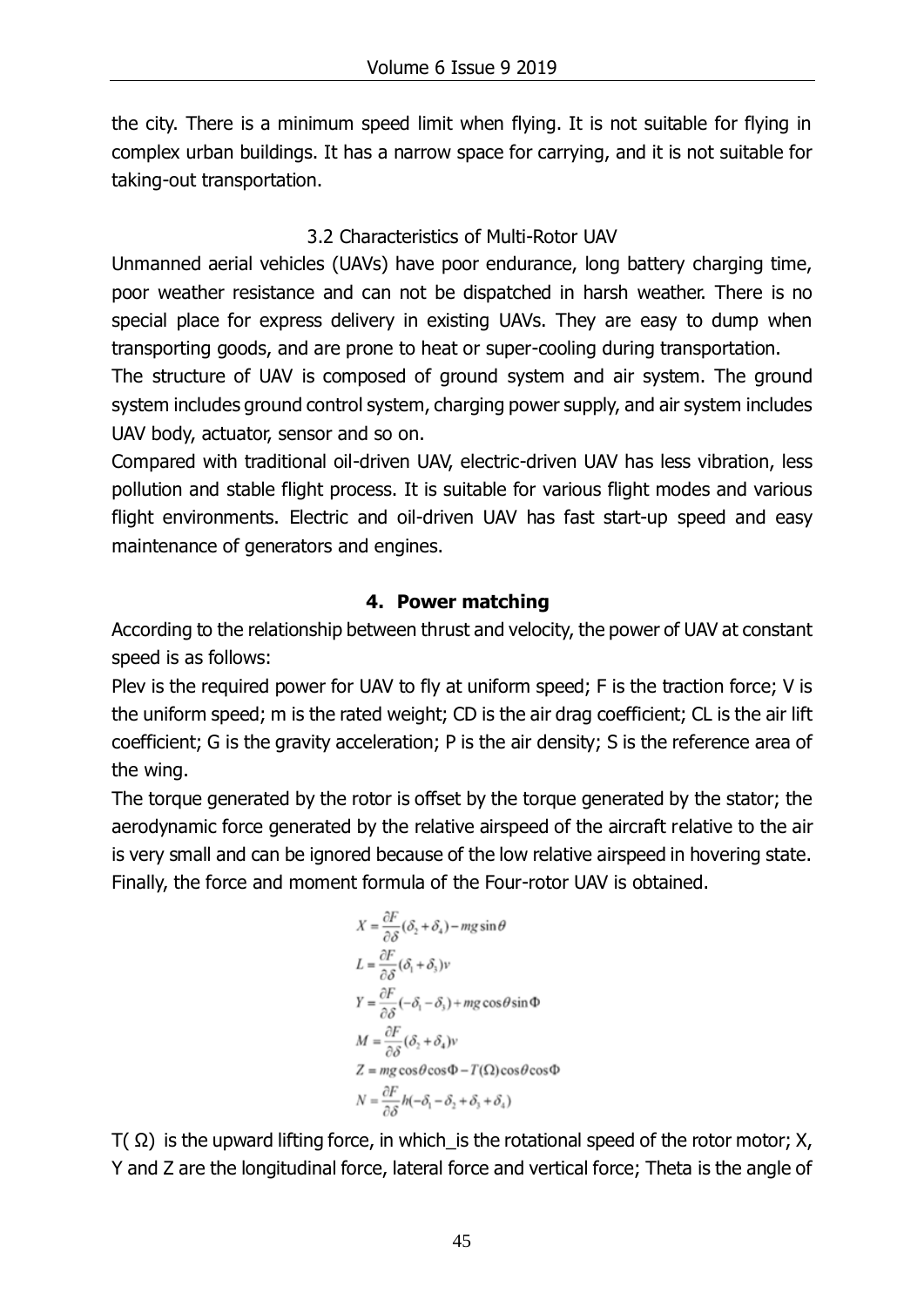the UAV when it tilts upward; Q, S, V and H are the dynamic pressure of the rotor slip flow, the area of the steering rudder, the vertical distance from the aerodynamic focus of the steering rudder to the XY plane, and the distance from the aerodynamic focus of the steering rudder to the Z axis, respectively.CL is the lift coefficient of the rudder, and the drag coefficient is neglected because it is relatively small.

# **5. Structure Design of Small Logistics Distribution UAV**

According to the structure of four rotors, the batteries are arranged on the top of the whole fuselage, and the aerodynamic requirements need to be met. The size and weight of the design should consider the lifting force of the wings. The relevant UAVs are designed according to the following schemes:

(1)Four rotors are used in the wing, and truss structure is used to connect and fix the fuselage to ensure that the fuselage has sufficient space position and battery can be reasonably arranged.

(2)Rain-proof motor is used for the motor. Drainage holes are arranged under the motor. In case of rain and snow, the UAV can fly normally without increasing its load. (3)The fuselage adopts radiation-proof material and hydrophobic coating to prevent high temperature radiation in high altitude, affect the normal operation of UAV flight and control system, and increase the load of viscous water on the fuselage.

(4)In order to ensure the strength, the length of the boom truss of UAV is 800mm, the size of the storage box is 800 \*800mm, and the storage box is three-layer design. It has the function of fixing and keeping warm. It is also suitable for the transportation of food. The storage box is equipped with a password lock, which can ensure the safety of goods through face recognition technology. The rotor of UAV adopts waterproof motor, and there are two waterproof bearings in the fan and armature to avoid a large amount of rainwater entering; the armature uses thicker enameled wires to maintain normal operation when entering a small amount of water; there is a heat dissipation fan under the armature, which generates air source through rotation, and generates gas circulation through the bearing tray and the vent of the motor shell, thus taking away surplus. Heat and water intake are used for heat dissipation and drying. The eaves are used at the ventilation ports of the motor housing to ensure that rainwater does not enter the motor interior through the ventilation ports of the motor housing when the UAV is flying. Dupont Teflon AF hydrophobic coating is applied on the surface of UAV airframe and dining cabinet to reduce the stickiness between surface and rainwater and ensure that rainwater can fall into the air smoothly during flight. In addition, the UAV is equipped with navigation device and video transmission device, which makes it convenient for the controller to monitor the distribution of the UAV remotely. The tray is filled with drainage holes, which can effectively eliminate the deposition of rainwater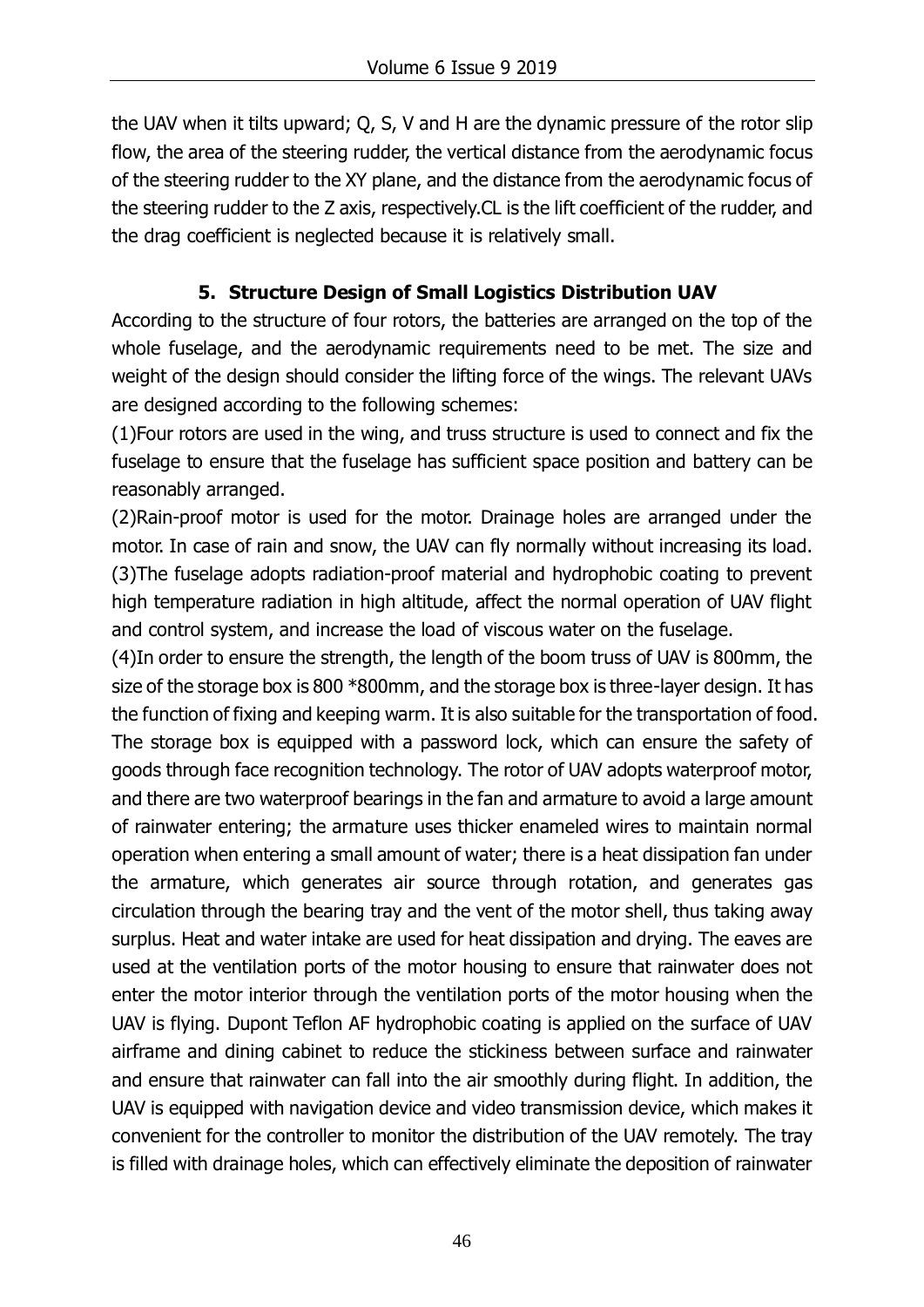

on rainy days and reduce the weight of UAV.

#### **6. Innovations**

Short-haul logistics UAV uses the mature four-wing UAV as the platform and configures relevant modules. Its core components are hoisting containers and face recognition cameras, which are responsible for the storage of transport items, and intelligent navigation systems directly connected to large geographic data networks. The three modules are responsible for the storage, transportation and handover of distribution items, forming the KTC body of Keep & Transport & Connect to provide the UAV with the ability of independent logistics operation. Intelligent navigation system will undertake the guidance task of logistics UAV flight, plan flight route for UAV in complex urban terrain, and ensure the rapid and safe distribution process of logistics UAV. Macroscopically, the intelligent navigation module of logistics UAV will mark the starting position and destination according to the map data provided by the navigation network, calculate the optimal path to guide the UAV, and keep receiving environmental feedback in the process of logistics transportation. According to the relevant interference factors, such as the unmanned confidentiality of the first route is too high, and the destination of goods distribution changes, etc. The way forward. In the direct process of logistics UAV flight, intelligent navigation system will also help logistics UAV to avoid obstacles. At the same time, according to environmental factors, adjust speed and altitude and other flight parameters, maximize the stability of UAV flight process, ensure the safety of transport items in logistics transportation process, and guide UAV to reach its destination safely. At the same time, intelligent navigation technology will provide the UAV with return route and guide it to complete the return process after the logistics UAV completes the logistics distribution task. Intelligent navigation system is the basic guarantee for logistics UAV to complete transportation tasks.

Face recognition technology guarantees the direct handover between logistics UAV and service object. When the target of logistics distribution is the recipient himself, logistics